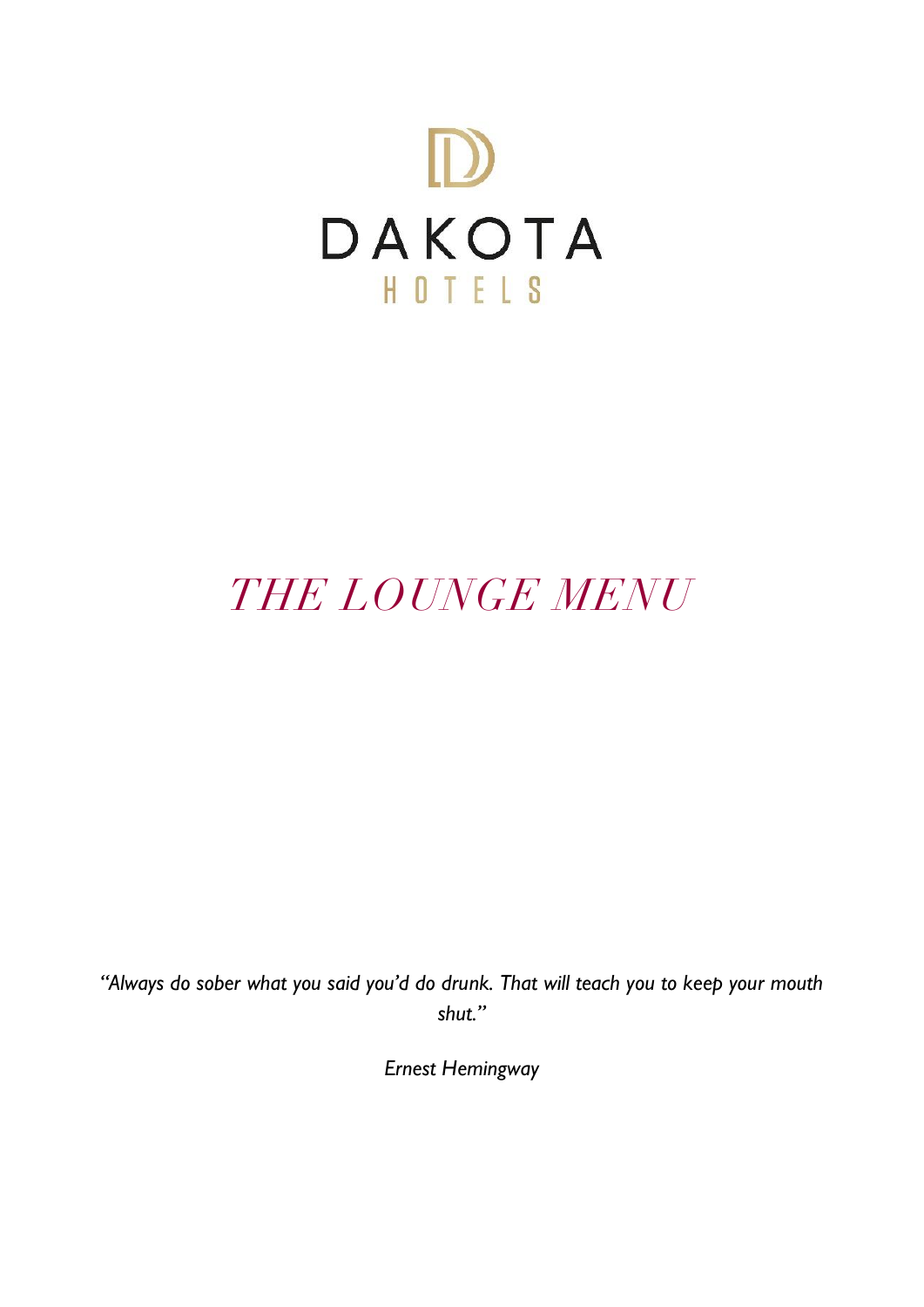### *L O U N G E F O O D*

*SERVED DAILY 12:30 – 21:30*

| <b>GLAZED CAULIFLOWER</b> 8.5<br>Soy. Ginger & Garlic                           |
|---------------------------------------------------------------------------------|
| Peanuts, Chilli, Spring Onion & Coriander                                       |
| MONKFISH & PRAWN CURRY  13<br>Fragrant Rice & Coriander                         |
| Shimeji Mushrooms & Chimichurri                                                 |
| Chilli Jam (Vegetable Option Available)                                         |
| Baby Gem, Croutons, Parmesan & Anchovies<br>Add Chicken £5 / Add King Prawns £6 |

*Please note, we cannot guarantee that our dishes are 'free from' allergens, due to the open plan nature of our preparation areas. Please advise us of any dietary requirements.*

*A discretionary service charge of 10% will be added to your bill & will be given to our Food & Beverage team. Thank you.*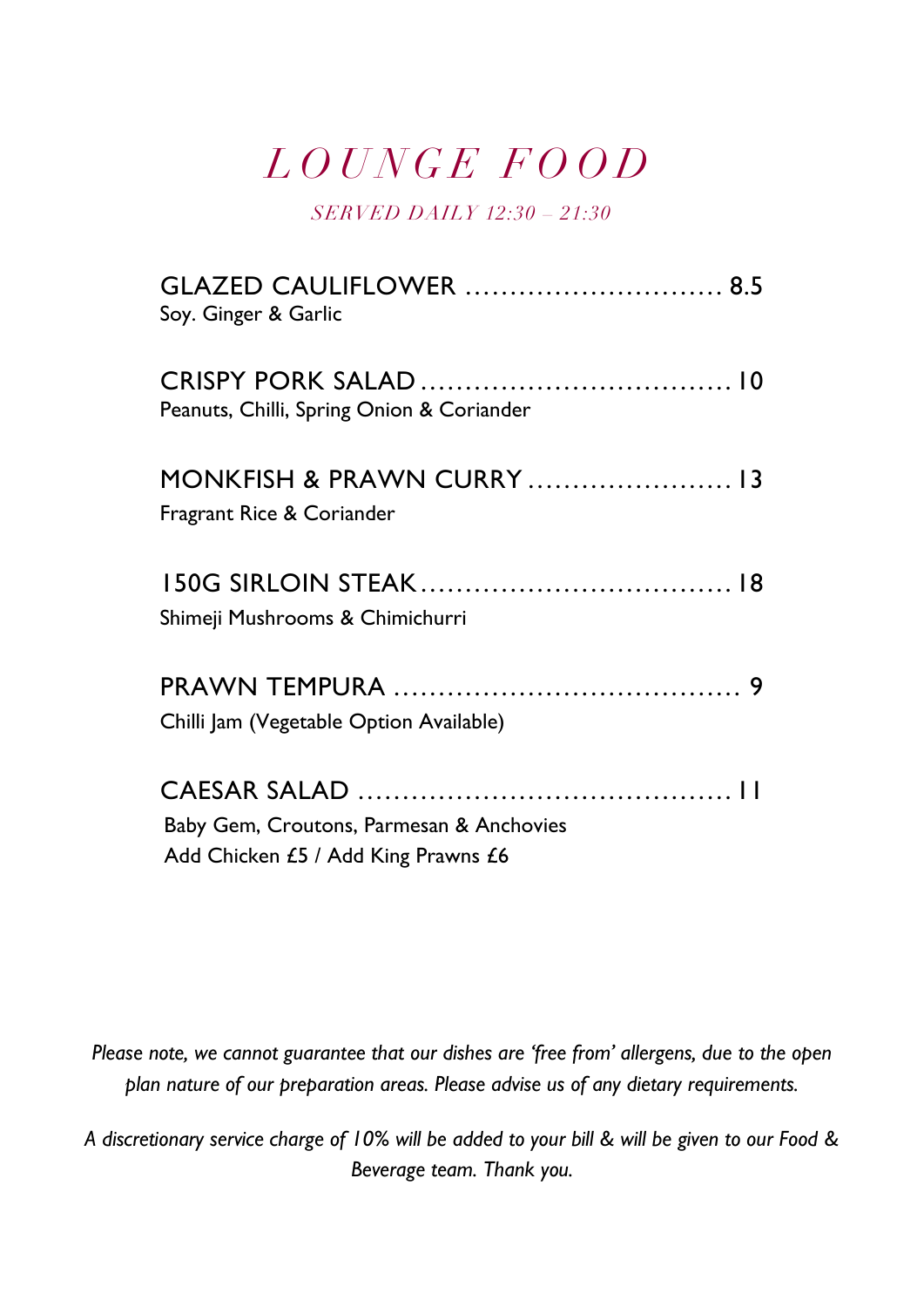| Heritage Tomatoes, Balsamic & Basil                  |
|------------------------------------------------------|
| <b>THAI SALMON FISHCAKES 11.5</b><br>Ginger & Sesame |
| Asian Slaw, Satay & Lime                             |
| Sriracha Aioli                                       |

### *SNACKS & SIDES*

| ROSEMARY & GARLIC OLIVES 6.5      |  |
|-----------------------------------|--|
| SIGNATURE VENETIAN DIP & BREAD  6 |  |
|                                   |  |
| SPICED & SALTED PEANUTS  4.5      |  |
|                                   |  |
|                                   |  |
|                                   |  |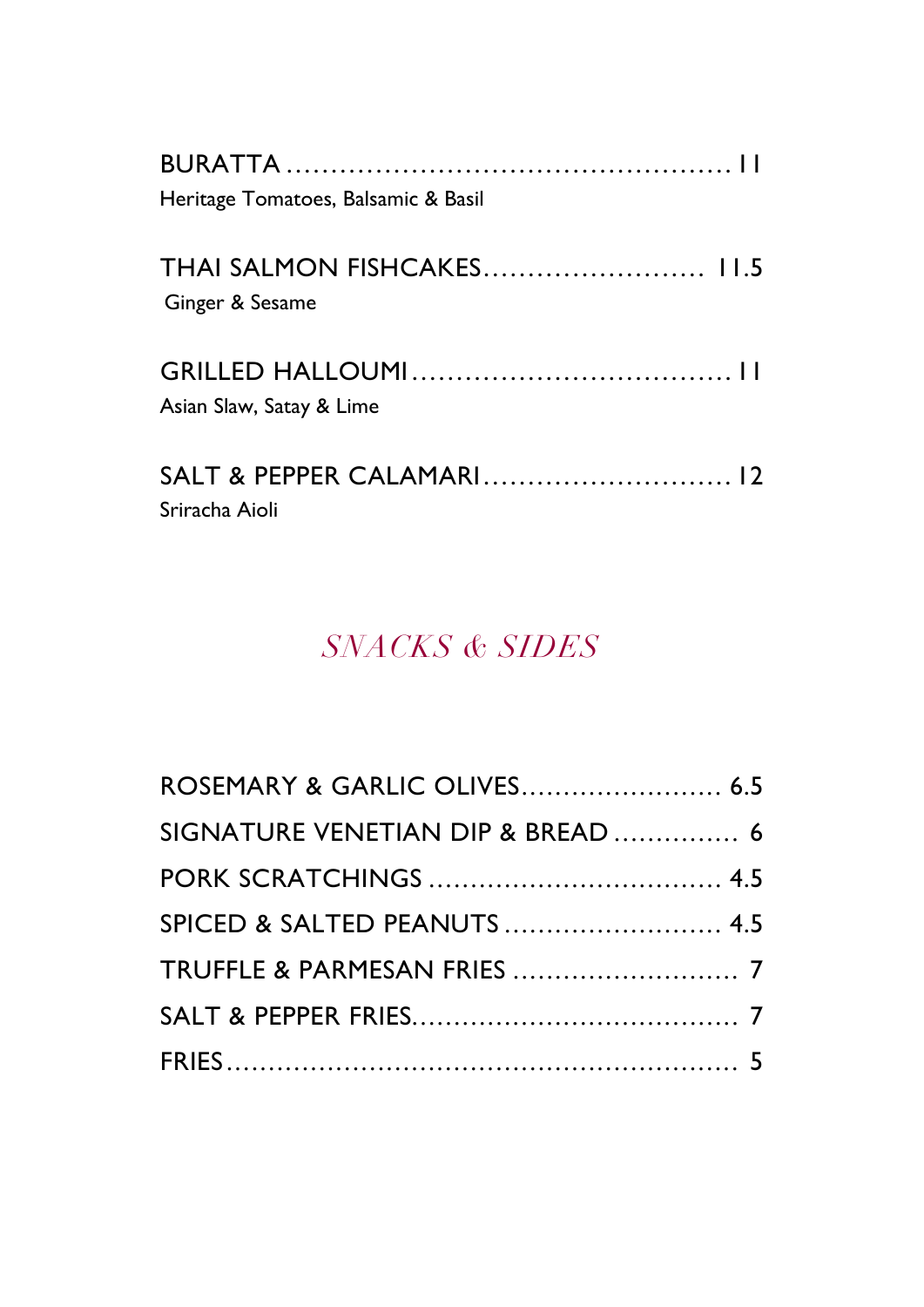### *IN NO UNCERTAIN TERMS, COCKTAILS PROVIDE A MEANS FOR EXPRESSION.*

*Whether the maker, or the drinker, each choice shows our passions, preferences and peculiarities, our decisions, debates, and delights, our highlights, heady and hearty.*

*Let us share with you what we like and, hopefully, you'll agree.*

*We like to think we've covered most tastes, but if by some oversight you don't see something you like, please ask.*

*"In wine there is wisdom, in beer there is freedom, in water there is bacteria." Benjamin Franklin*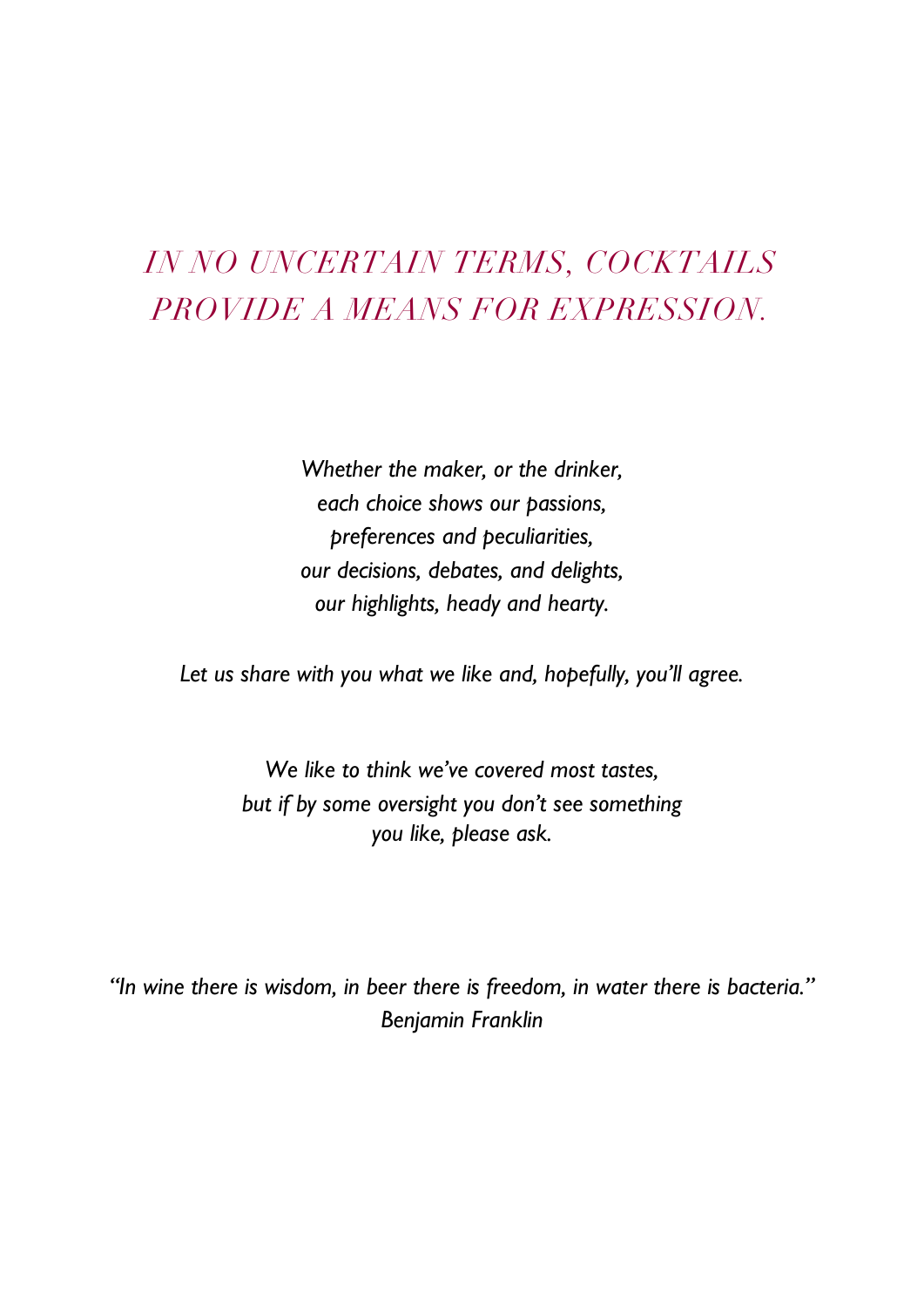*If you have an allergy or dietary requirement, please keep us informed.*

### *C O N T E M P O R A R Y*

#### *LA MARIA*

KETEL ONE, Vida Mezcal, Lime, Mango

& Soy Sauce (Infused with Cloves & Star Anise)

A spicy cocktail…choose your heat level between 1-10

11

#### *SWEET ALBIE*

#### DRAMBUIE, Cassis, Grapefruit & Vanilla

12

#### *TICKLE ME PINK*

#### CIROC RED BERRY, Wild Strawberry & Lemon

12

#### *ALTAMIRA*

DIPLOMATICO RESERVA EXCLUSIVA, Tamarind Syrup,

Angoustura & Orange Bitters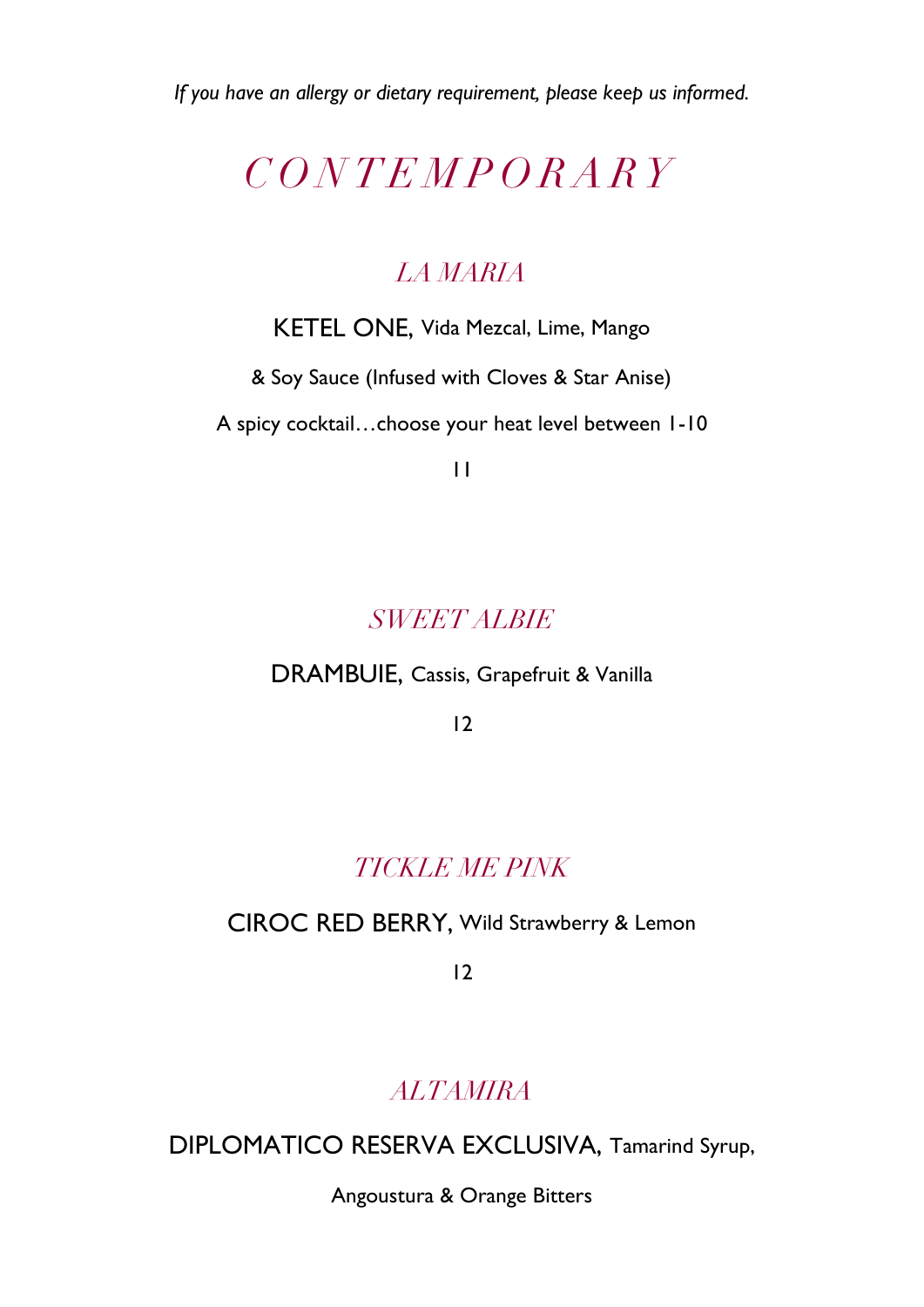#### *MOHADITO*

12

#### BACARDI BLANCA, Mint & Citric Acid

11

#### *SUSARRUS RUSTLE*

#### G VINE JUNE GIN, Cocchi Rosa & Hibiscus Bitters

12

#### *PICASSO SPRITZ*

#### TELMONT CHAMPAGNE, Grapefruit, Vanilla, Lemon & Violette

13

#### *COCONUT ACQUA*

#### DIPLOMATICO PLANAS, Lime & Coconut Water

12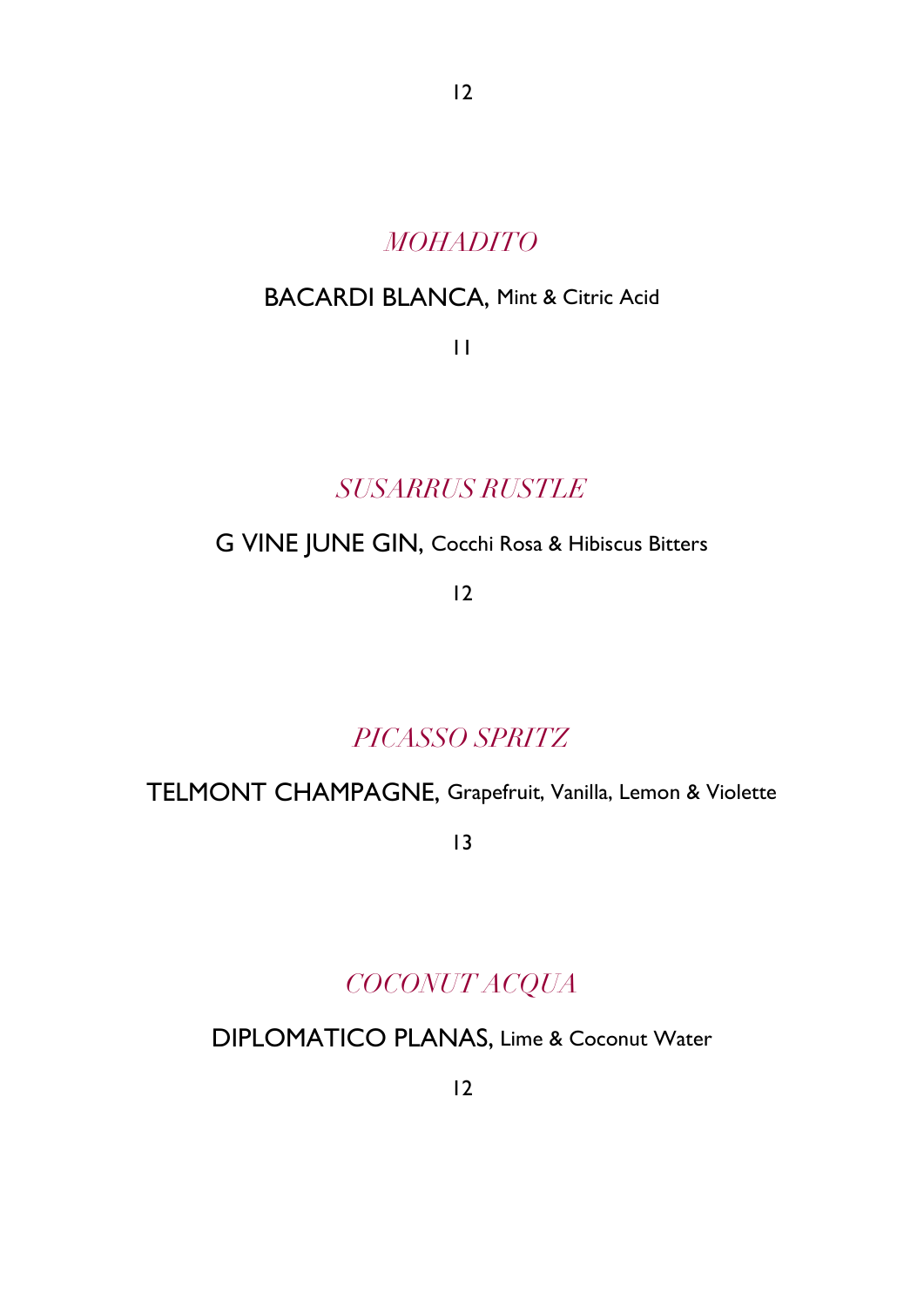#### *ORCHARD NEGRONI*

#### GREY GOOSE PEAR, Belthazar White & Sipello

12

#### *CHEEKY PEACH*

SIPELLO, Lime, Pineapple, Peach & Lemonade

12

#### *DHARMA*

#### BROCKMANS, Butterfly Tea, Rhubarb & Ginger

12

#### *GOLDEN RABBIT*

JAMESONS, Campari, Cinnamon, Grapefruit, Lemon & Pineapple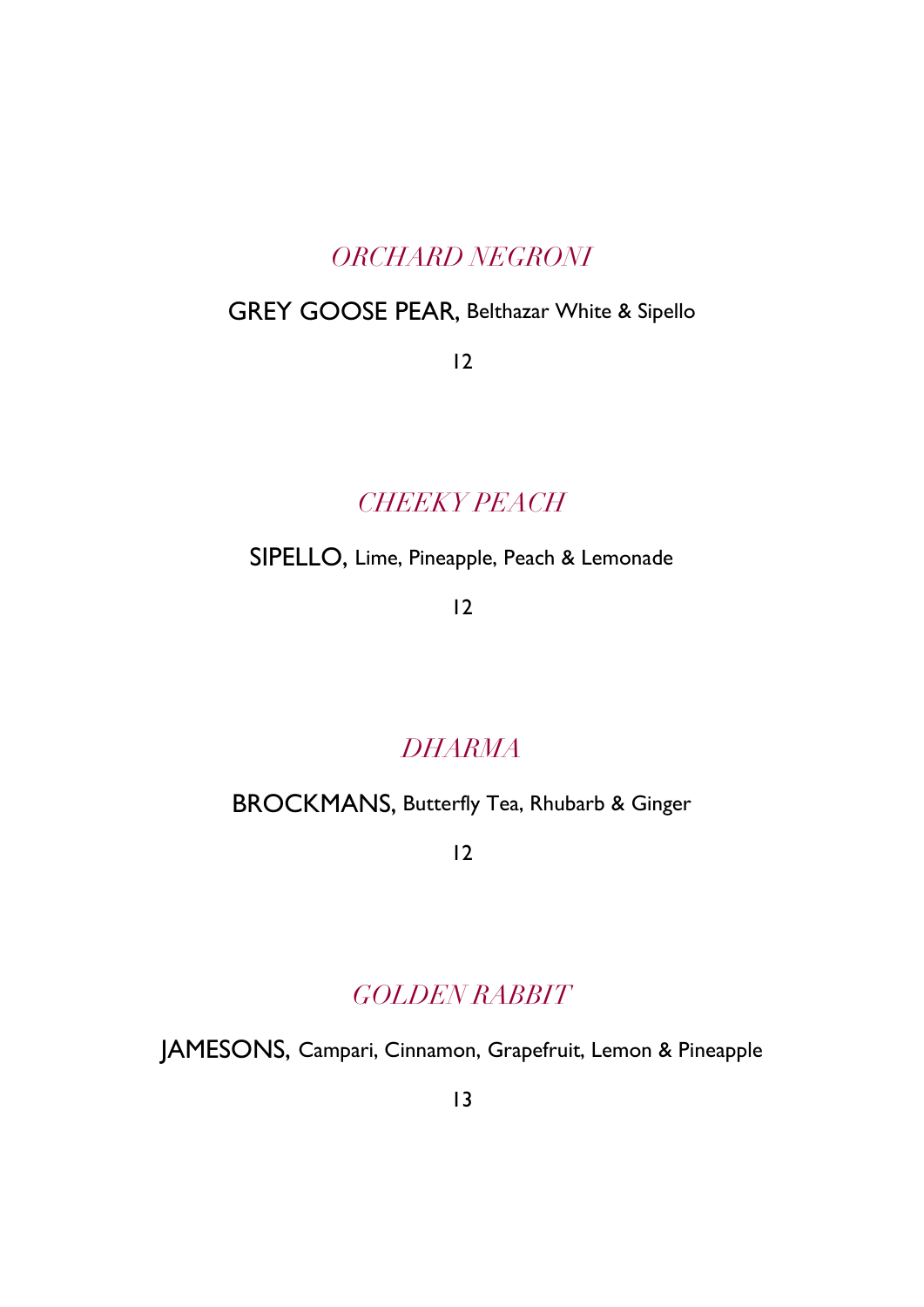#### *C L A S S I C S*

#### *OLD FASHIONED*

#### BULLEIT BOURBON, Demerara, Angostura & Orange Bitters

12

#### *AVIATION*

NUMBER 3 GIN, Maraschino, Violette & Lemon Juice

11

#### *THE SOUR*

#### JOHNNIE WALKER BLACK, BULLEIT BOURBON, PISCO OR AMARETTO

*13*

#### *GODFATHER*

#### BRUICHLADDIE THE CLASSIC LADDIE, Amaretto

*12*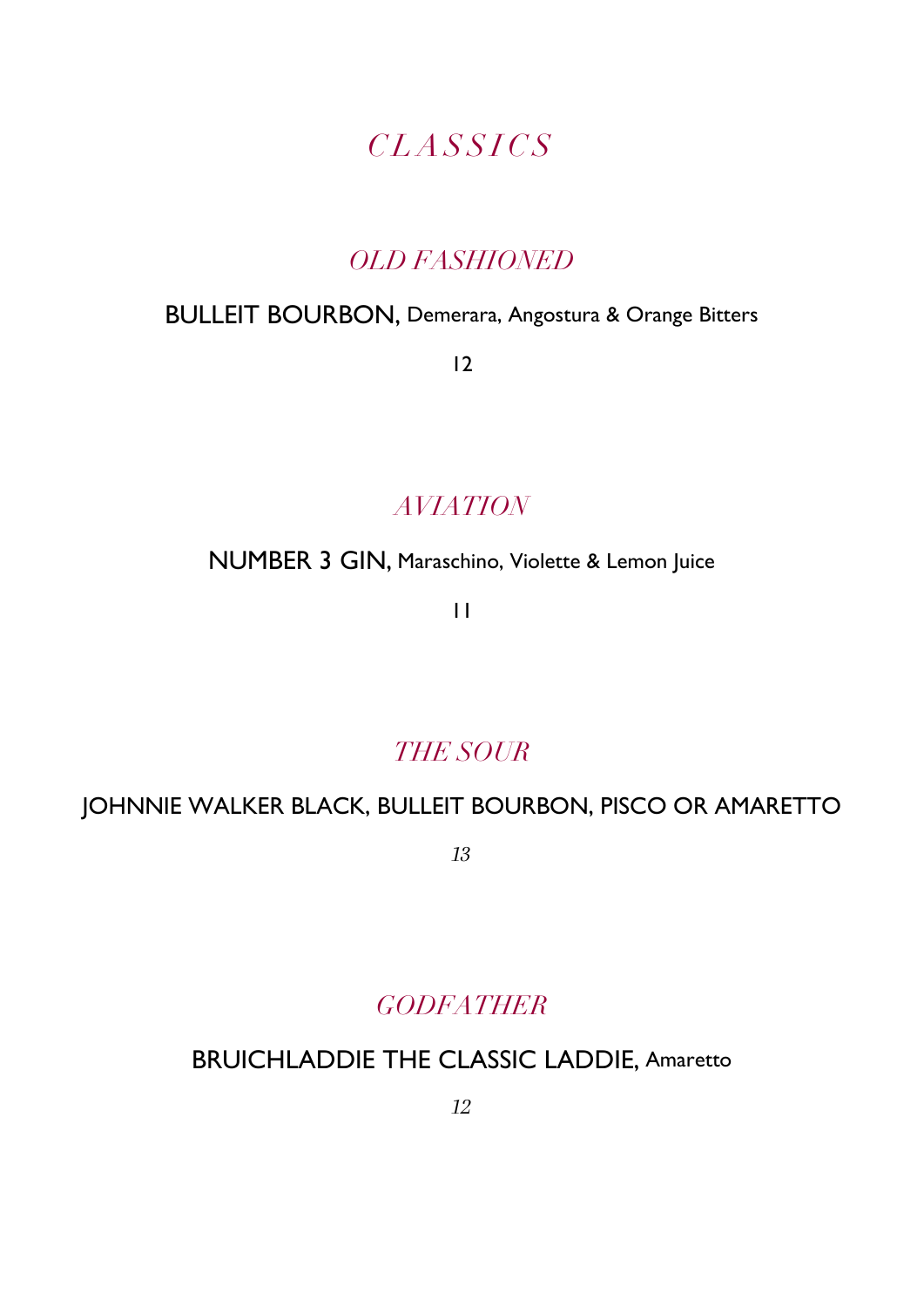#### *DAIQUIRI*

#### BACARDI CARTA BLANCA, Lime & Sugar

Classic / Hemingway / Strawberry

11

#### *MAI TAI*

#### SAILOR JERRYS, Bacardi Carta Blanca, Cointreau, Lime & Almond

12

#### *LONG ISLAND ICED TEA*

DON JULIO BLANCO, Ketel One, Cointreau, Tanqueray, Bacardi Carta Blanca & Coca Cola

12

#### *FRENCH 75*

TANQUERAY 10, Lemon & Taittinger Champagne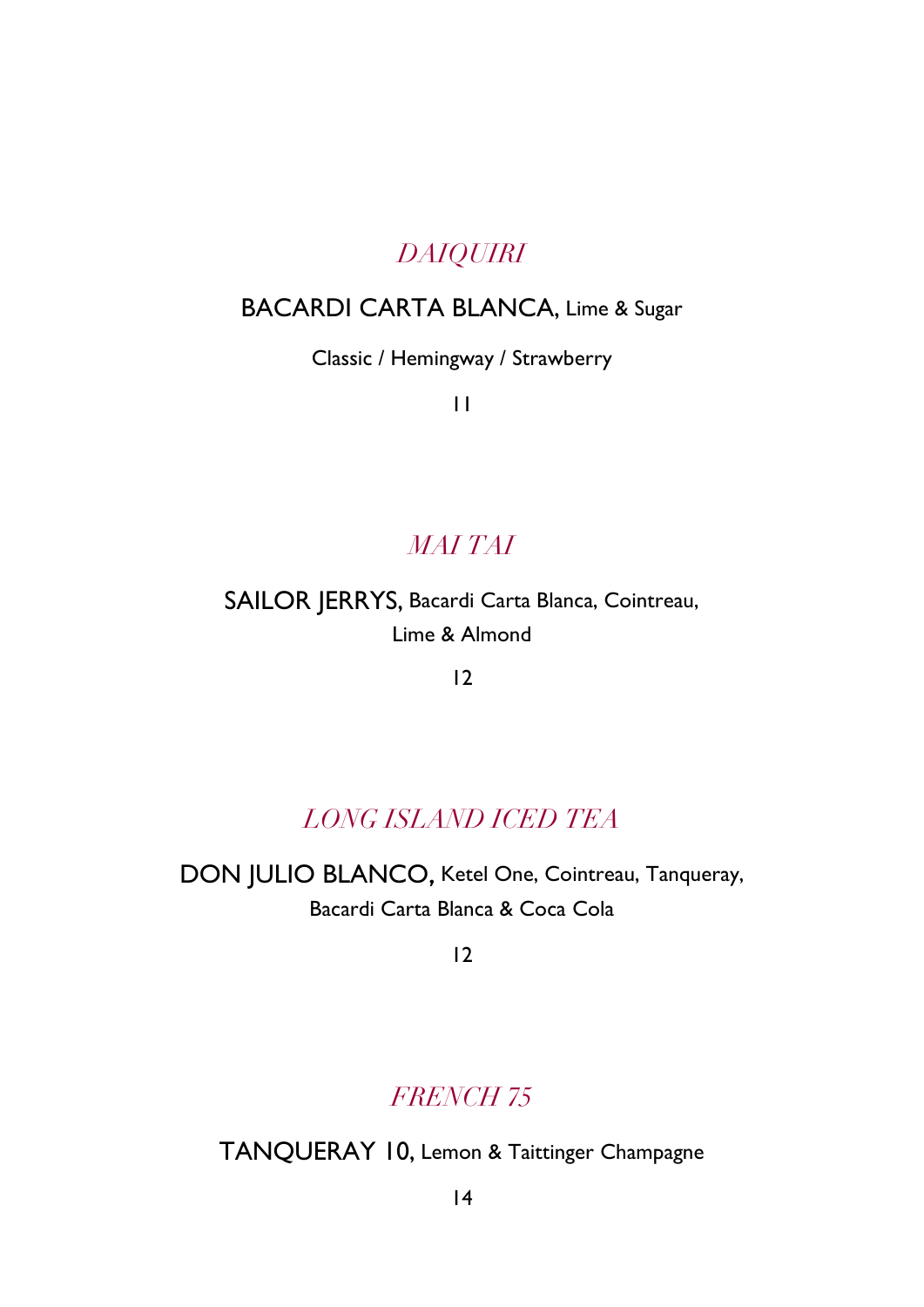#### *MOJITO*

#### BACARDI CARTA BLANCA, Mint & Lime

10

Add Strawberry, Passion Fruit or Pineapple & Coconut

12

#### *NEGRONI*

#### TANQUERAY 10, Antica Formula & Campari

12

#### *APEROL SPRITZ*

APEROL, Prosecco & Soda

12

*THE MARTINIS*

GREY GOOSE VODKA / NUMBER 3 GIN

ESPRESSO / PASSION FRUIT / FRENCH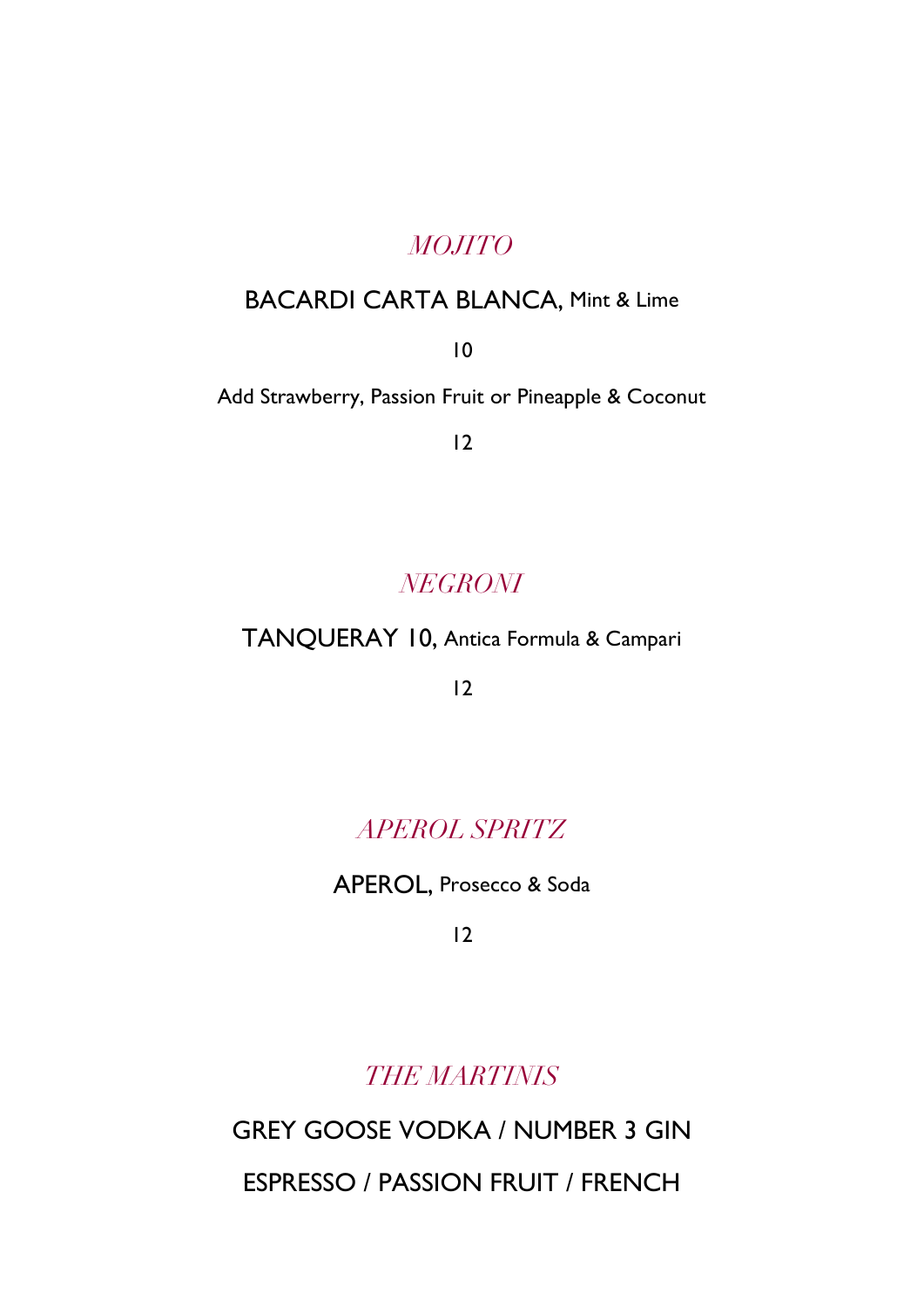### *D E S S E R T S*

#### *REMYS DESSERT*

#### REMY VSOP, Amarula, Mozart White & Cinnamon

12

#### *THE SOPRANO*

#### JOHNIE WALKER BLACK LABEL, Dalmore 12,

Red Bush Tea, Port & DOM Benedictine

12

#### *WHITE CHOCOLATE MARTINI*

KETEL ONE, Briottet Cacao Blanc & Chocolate

12

*LIMON TART*

LIMONCELLO, Ketel One & Lemon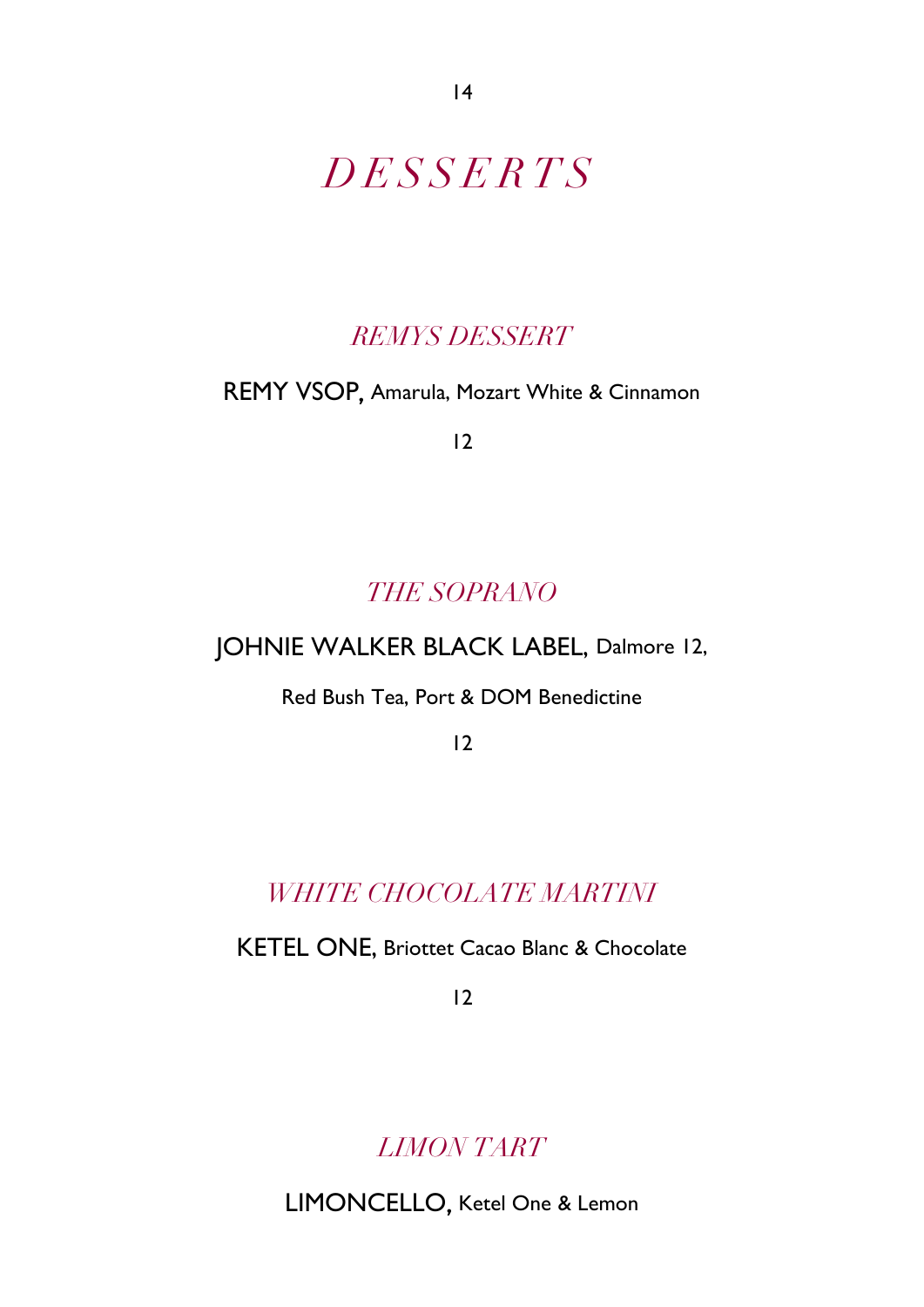#### *LOOKING FOR SOMETHING NON-ALCOHOLIC?*

*Please inform your server of your preferred flavours and our bartenders will create a temperance cocktail catered especially to your tastes using fresh, seasonal produce.*

*"Absorb what is useful. Reject what is useless. Add* 

*what is essentially your own."* 

*Bruce Lee*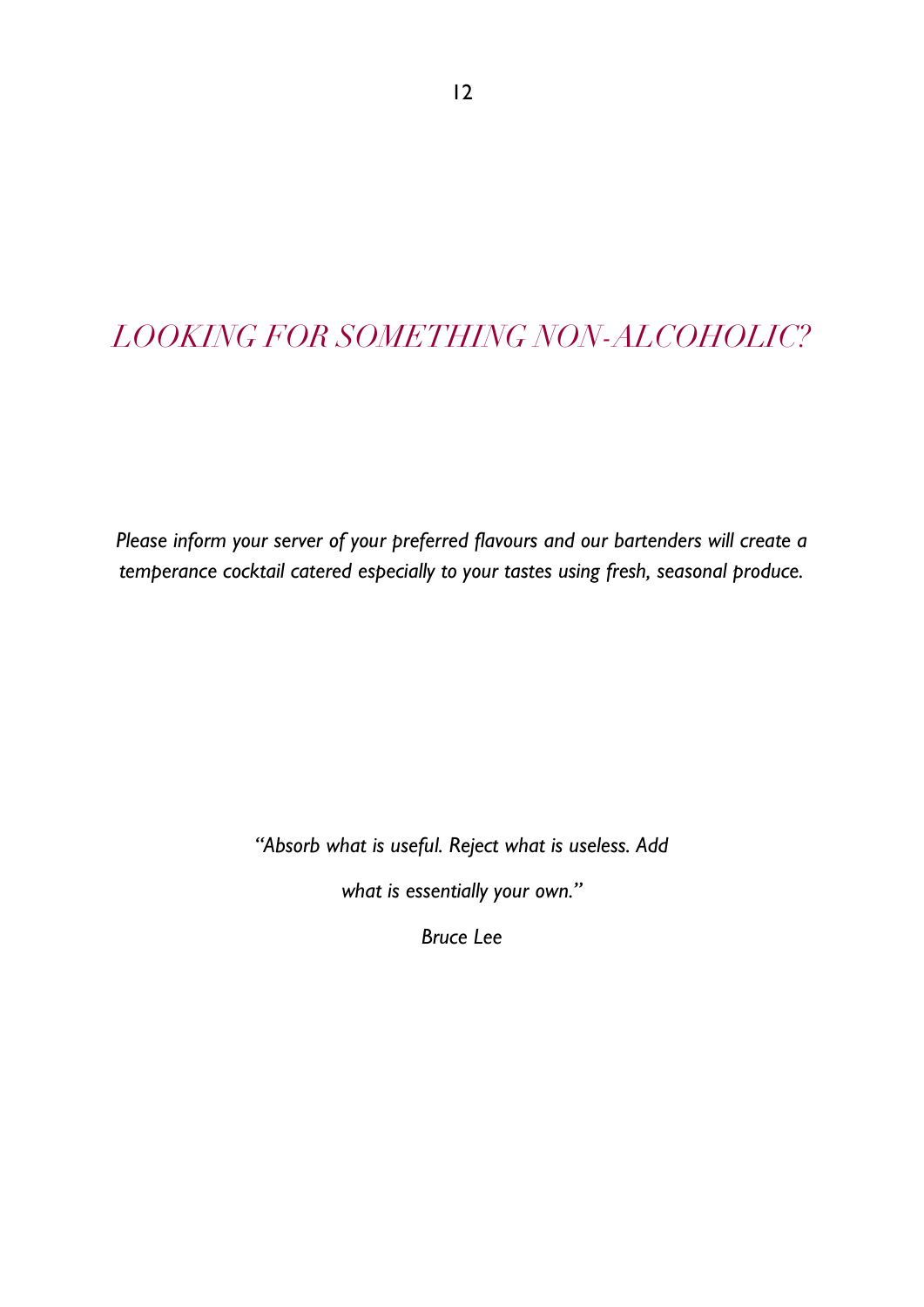### *C H A M P A G N E*

125m/ Bottle

| VEUVE CLICQUOT YELLOW LABEL NV 14 / 80                |  |
|-------------------------------------------------------|--|
|                                                       |  |
| LAURENT PERRIER CUVÉE ROSÉ NV 19 / 110 / 220 (Magnum) |  |

#### *JEWELS IN THE CROWN*

| POL ROGER SIR WINSTON CHURCHILL 2012 230 |
|------------------------------------------|
|                                          |
|                                          |
|                                          |
|                                          |

*For our full champagne & wine list please speak to one of our team.*

*"There is a special rung in hell reserved for people*

*who waste good Scotch."* 

*Lt. Archie Hicox*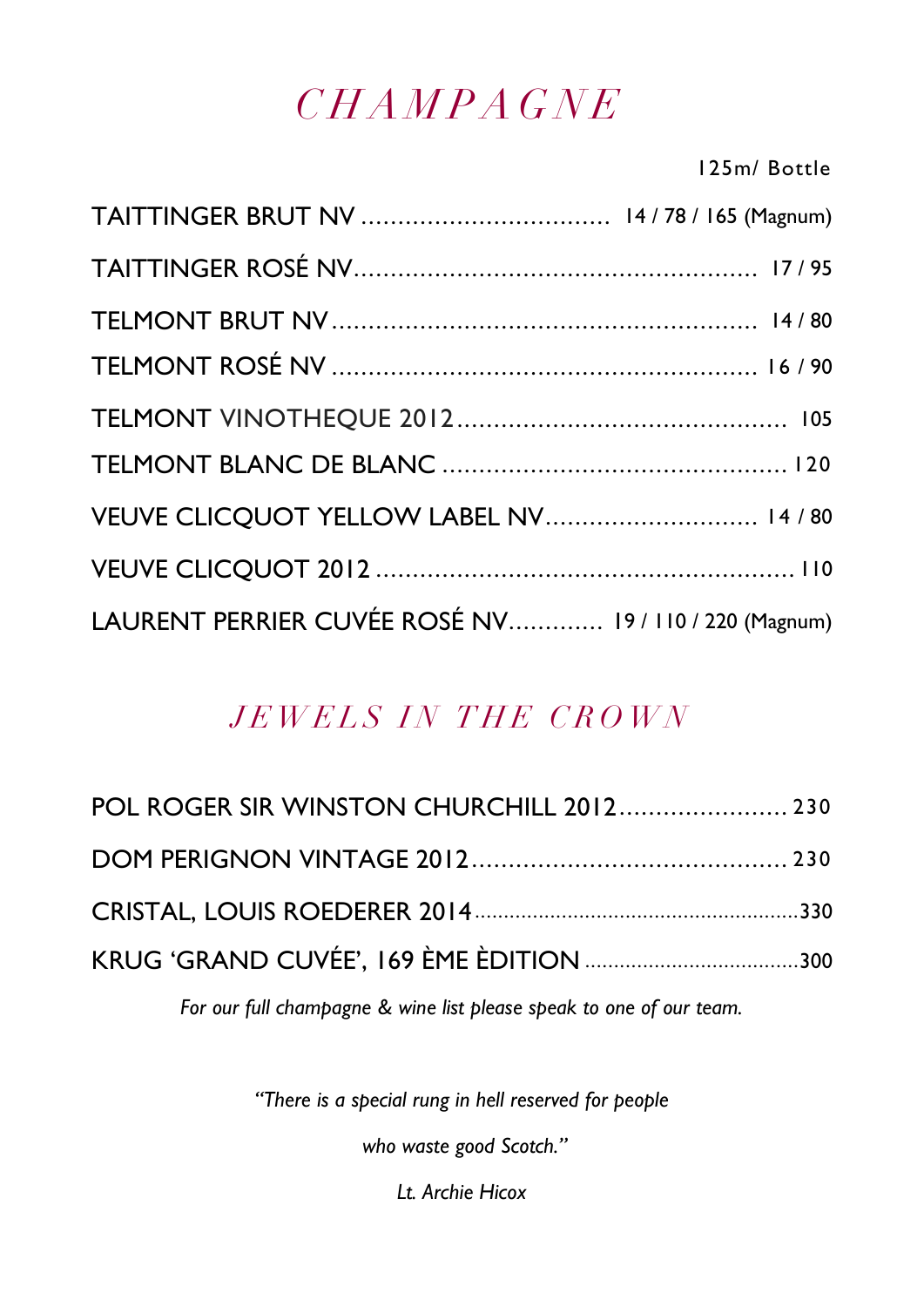### *WHITE WINE*

|                                                               | 175ml / 375ml / Bottle |
|---------------------------------------------------------------|------------------------|
|                                                               |                        |
|                                                               |                        |
|                                                               |                        |
| SAUVIGNON BLANC, Yealands, Marlborough, NZ, 2021 11 / 21 / 42 |                        |
|                                                               |                        |
|                                                               |                        |
| ALBARINO, Pazo do Mar, Rías Baixas, Spain, 2020  10 / 18 / 36 |                        |
| CHARDONNAY, Naturalys, Pays D'Oc, France, 2020 10 / 18 / 36   |                        |
|                                                               |                        |

# *R O S É W I N E*

175ml / 375ml / Bottle

CHATEAU DE L'AUMERADE, Provence, France, 2020...................... 11 / 21 / 42

PRIMITIVO, Tramari, Salento, Italy, 2020...........................9 / 18 / 36 / 75 (Magnum)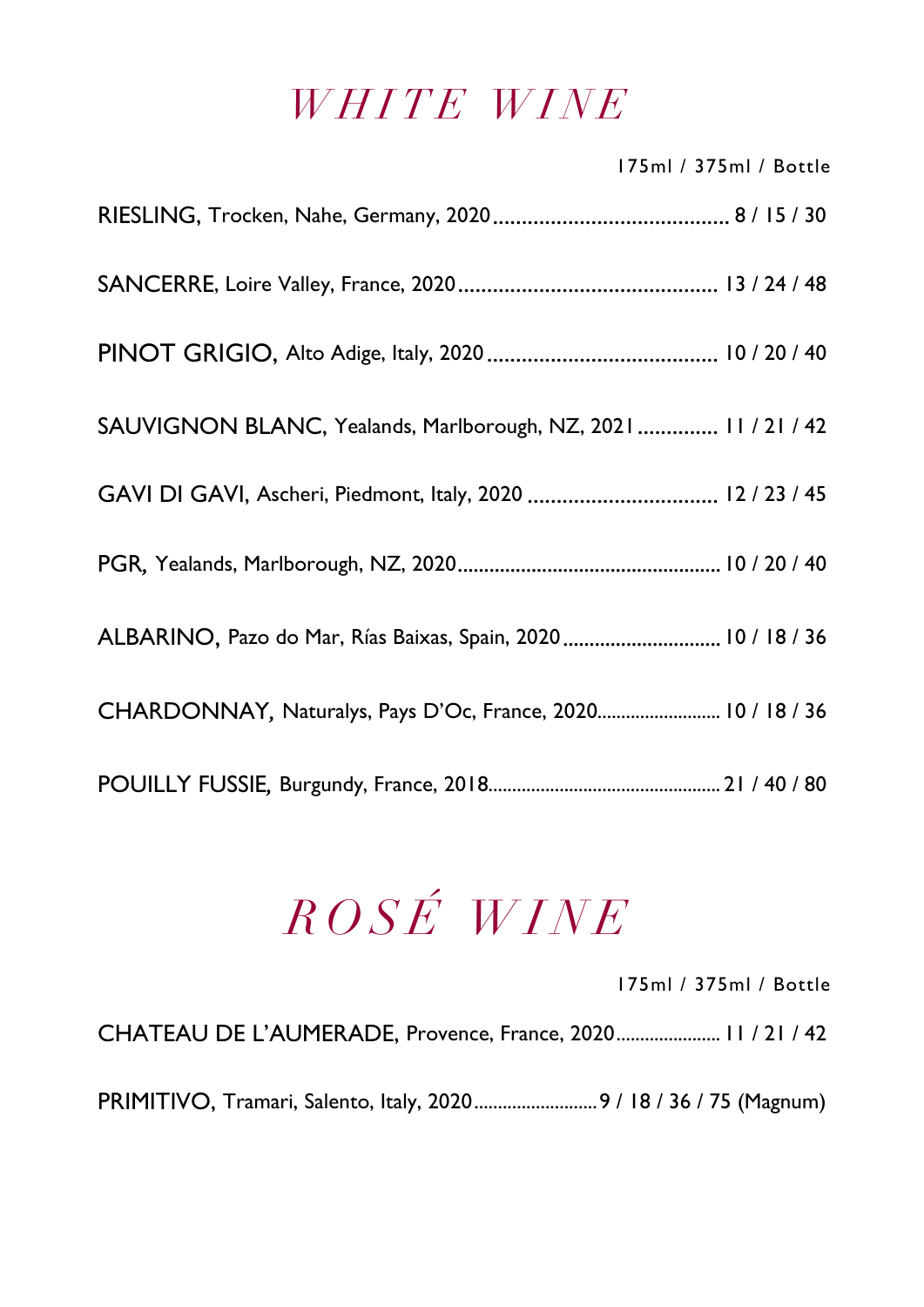### *R E D W I N E*

|                                                               | 175ml / 375ml / Bottle |
|---------------------------------------------------------------|------------------------|
|                                                               |                        |
|                                                               |                        |
|                                                               |                        |
| VALPOLICELLA RIPASSO, Veneto, Italy, 2019 11 / 22 / 43        |                        |
|                                                               |                        |
|                                                               |                        |
| RIOJA RESERVA, Ramon Bilbao, Rioja, Spain, 2018  12 / 23 / 46 |                        |
|                                                               |                        |
| CABERNET SAUVIGNON, Washington, USA, 2018 12 / 23 / 45        |                        |

*"Alcohol made me man's worst enemy, but the bible says love your enemy"*

*- Frank Sinatra*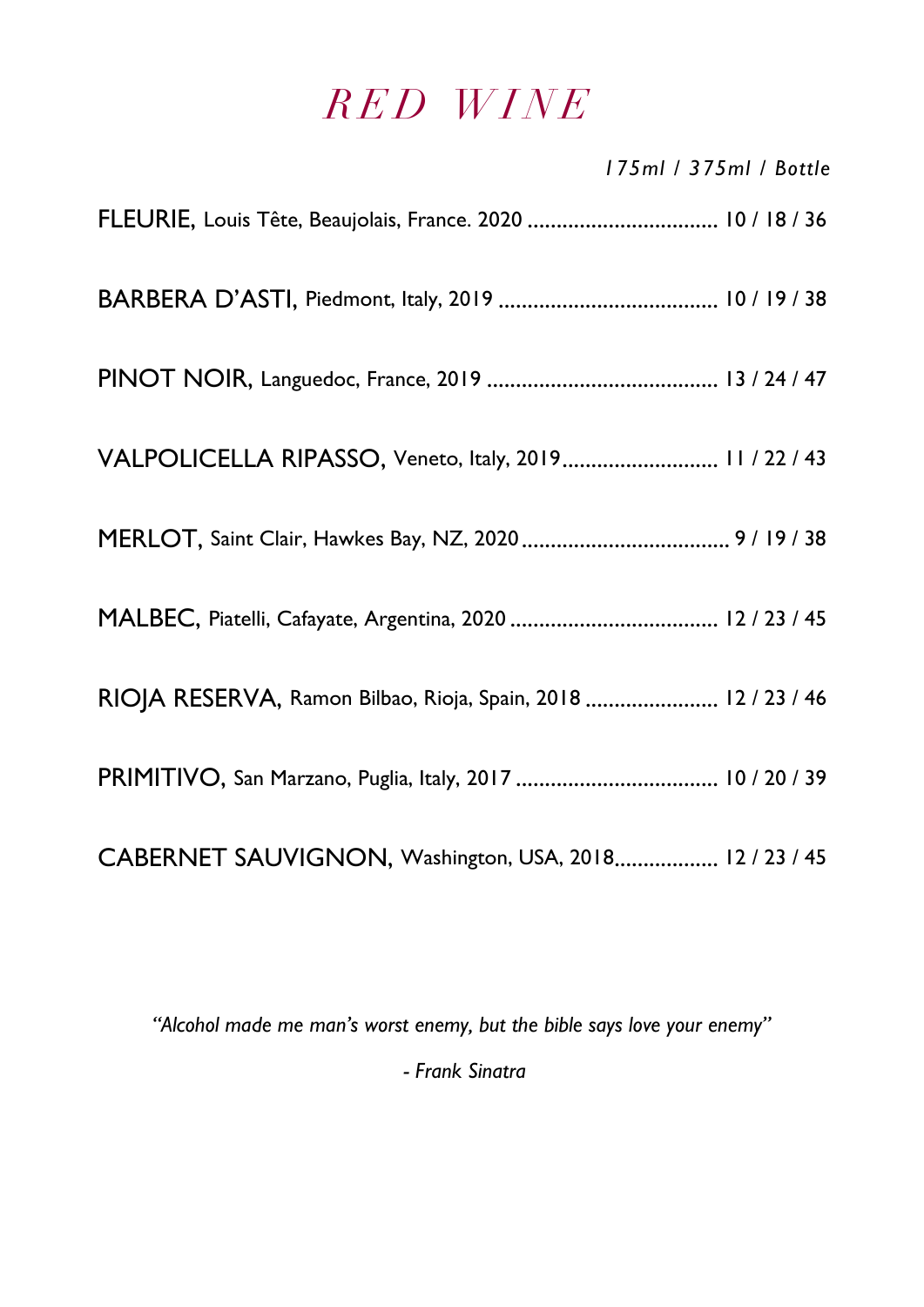# $SINGLE$  MALT & GRAIN *W H I S K Y*

#### *LOWLAND*

25ml

AUCHENTOSHAN American Oak *....................................* 5.5

#### *CAMPBELTOWN*

|--|--|--|

#### *ISLAY*

*"Here's to alcohol, the rose coloured glasses of life"*

*F. Scott Fitzgerald*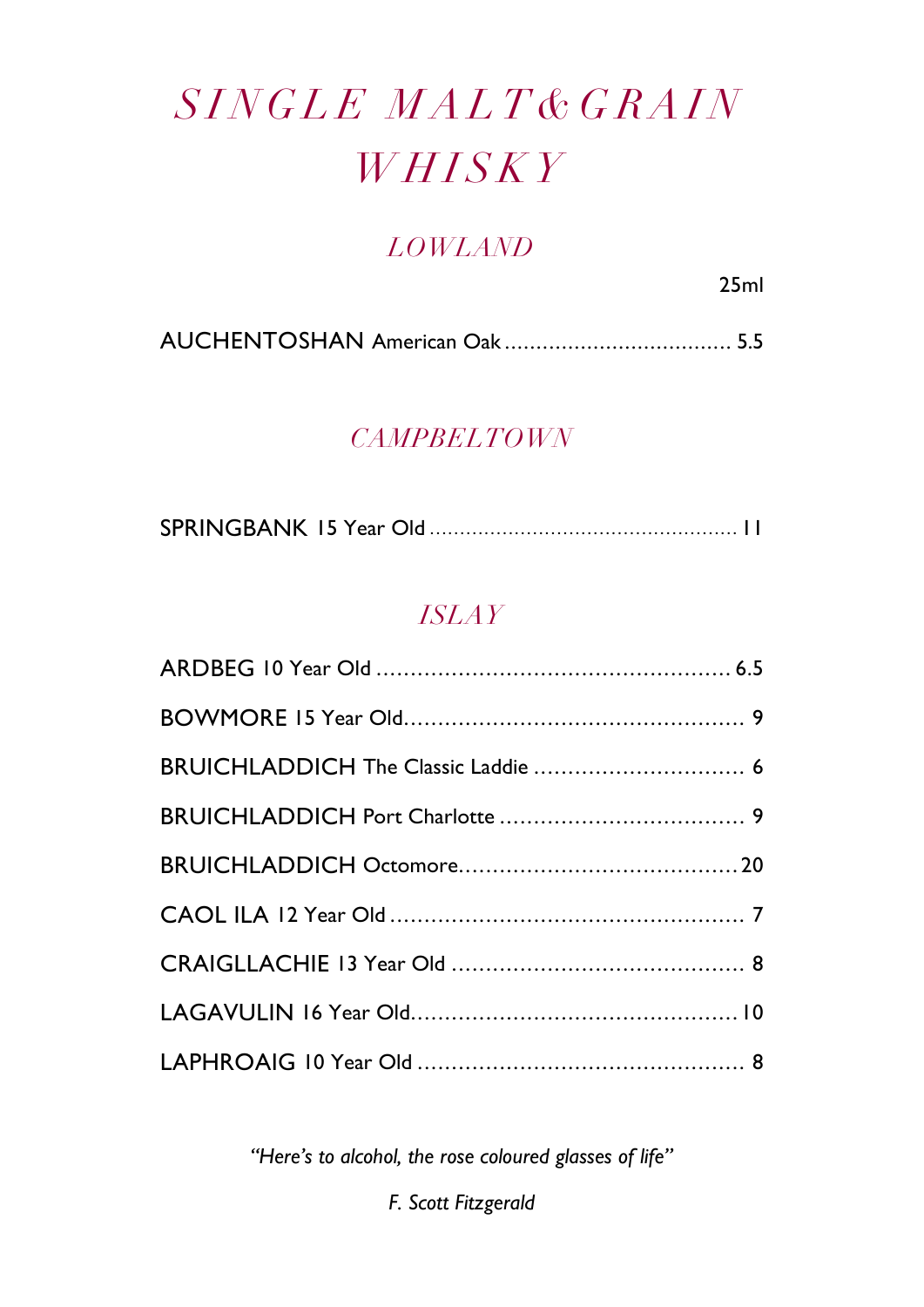#### *ISLANDS*

| <u>na mga 1989 - Ang pangalang pangalang pang</u> |
|---------------------------------------------------|
|                                                   |
|                                                   |
|                                                   |
|                                                   |
|                                                   |
|                                                   |

#### *SPEYSIDE*

#### *HIGHLAND*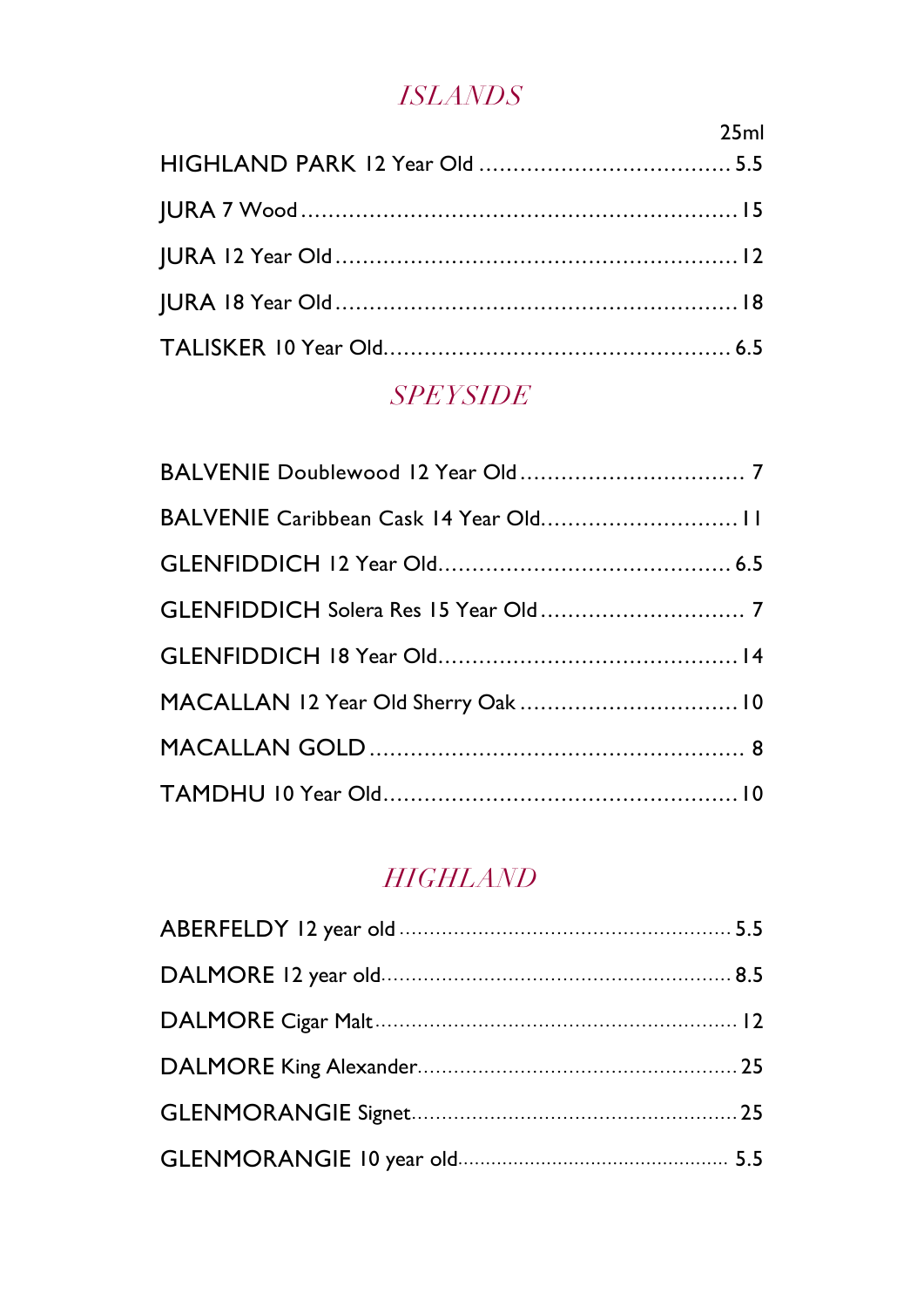#### **BLENDED**

#### NORTH AMERICA

#### **IRELAND**

#### $JAPAN$

|--|--|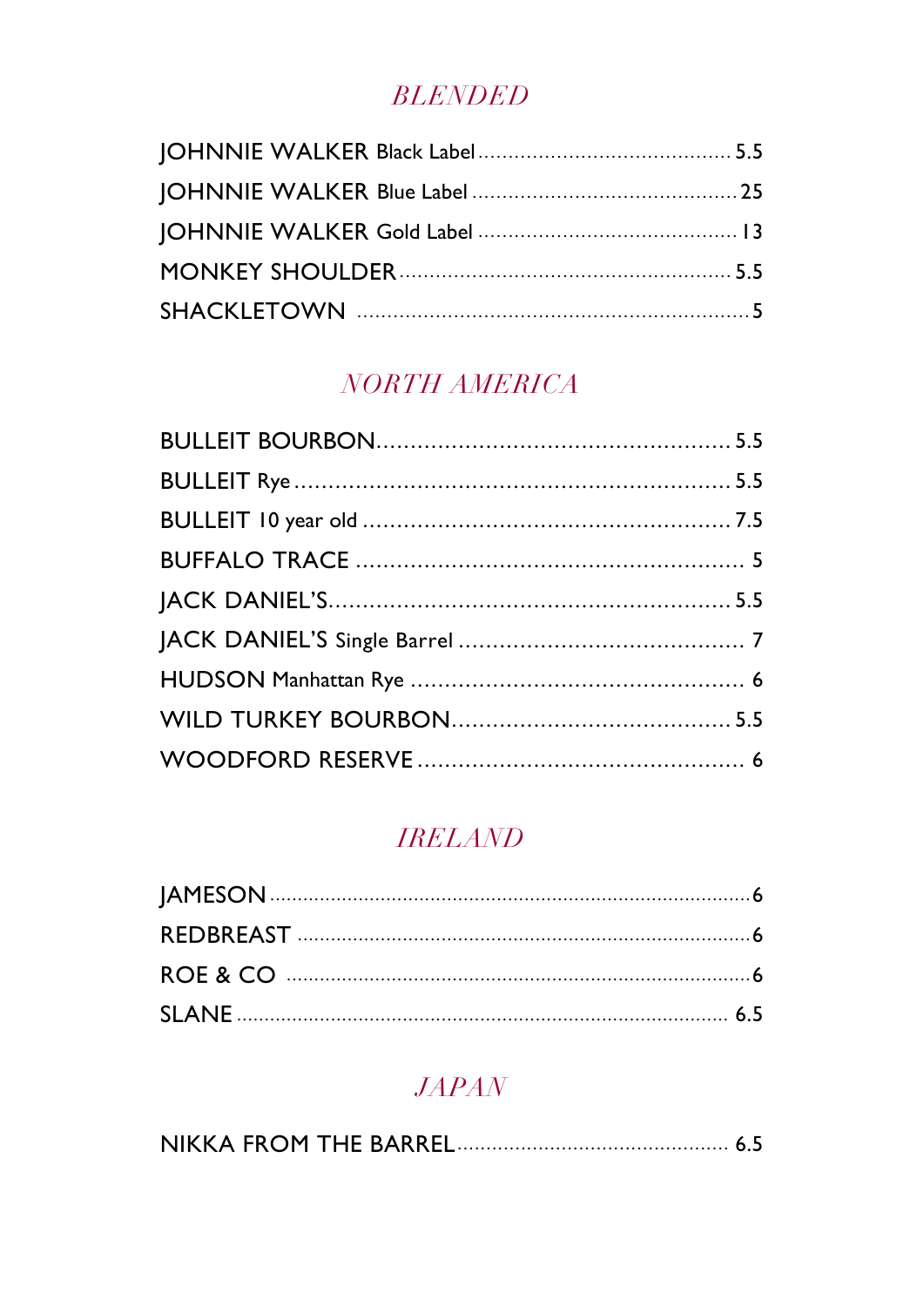### RUM & CACHAÇA

| 25ml |
|------|
|      |
|      |
|      |
|      |
|      |
|      |
|      |
|      |
|      |
|      |
|      |
|      |
|      |
|      |
|      |
|      |
|      |
|      |

|--|--|

"That's what I do. I drink & I know things."

- Tyrion Lannister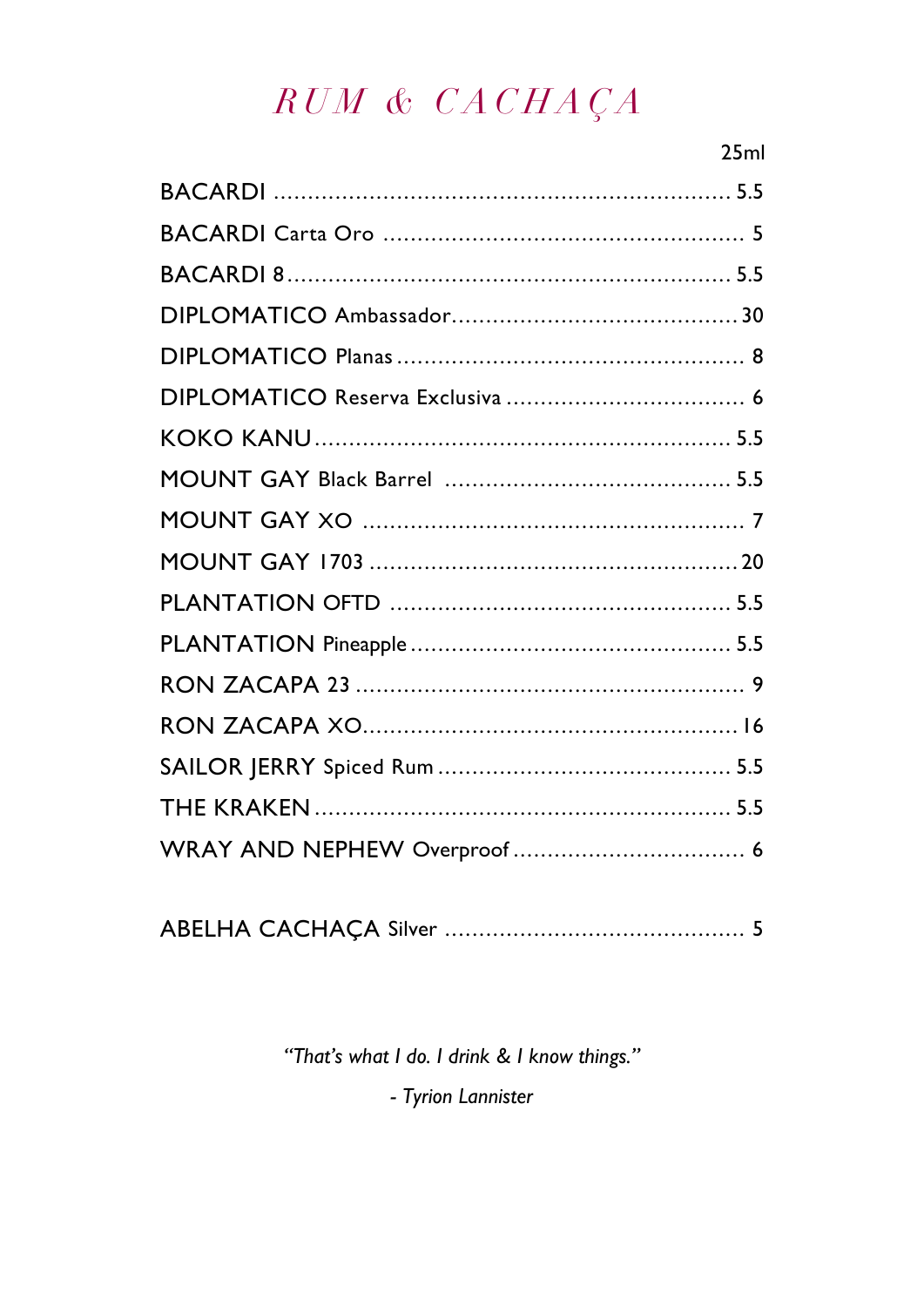### GIN & GENEVER

| SEEDLIP Garden or Spiced Alcohol-Free Gin  3.5 |  |
|------------------------------------------------|--|
|                                                |  |
|                                                |  |
|                                                |  |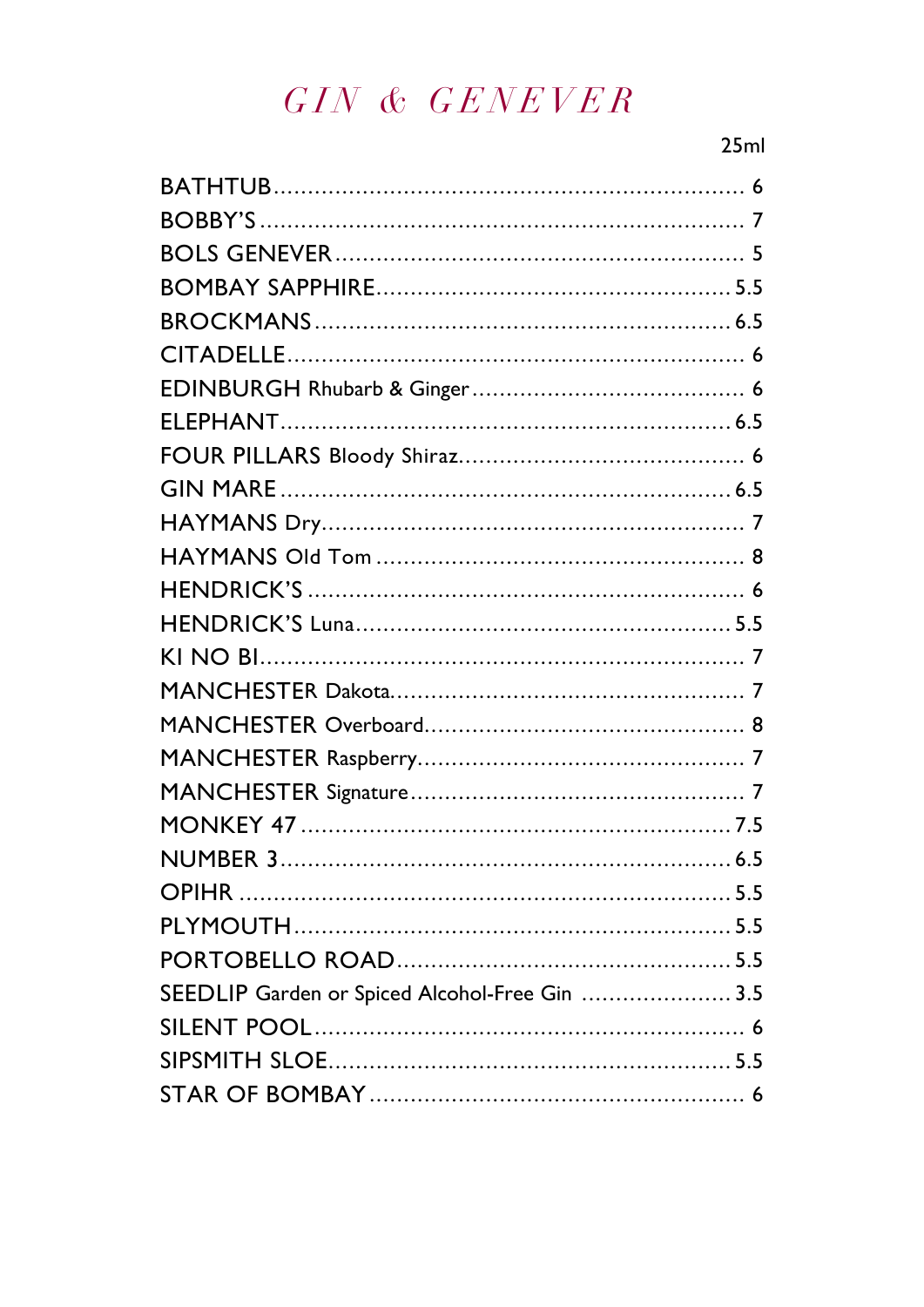### $VODKA$

### TEQUILA & MEZCAL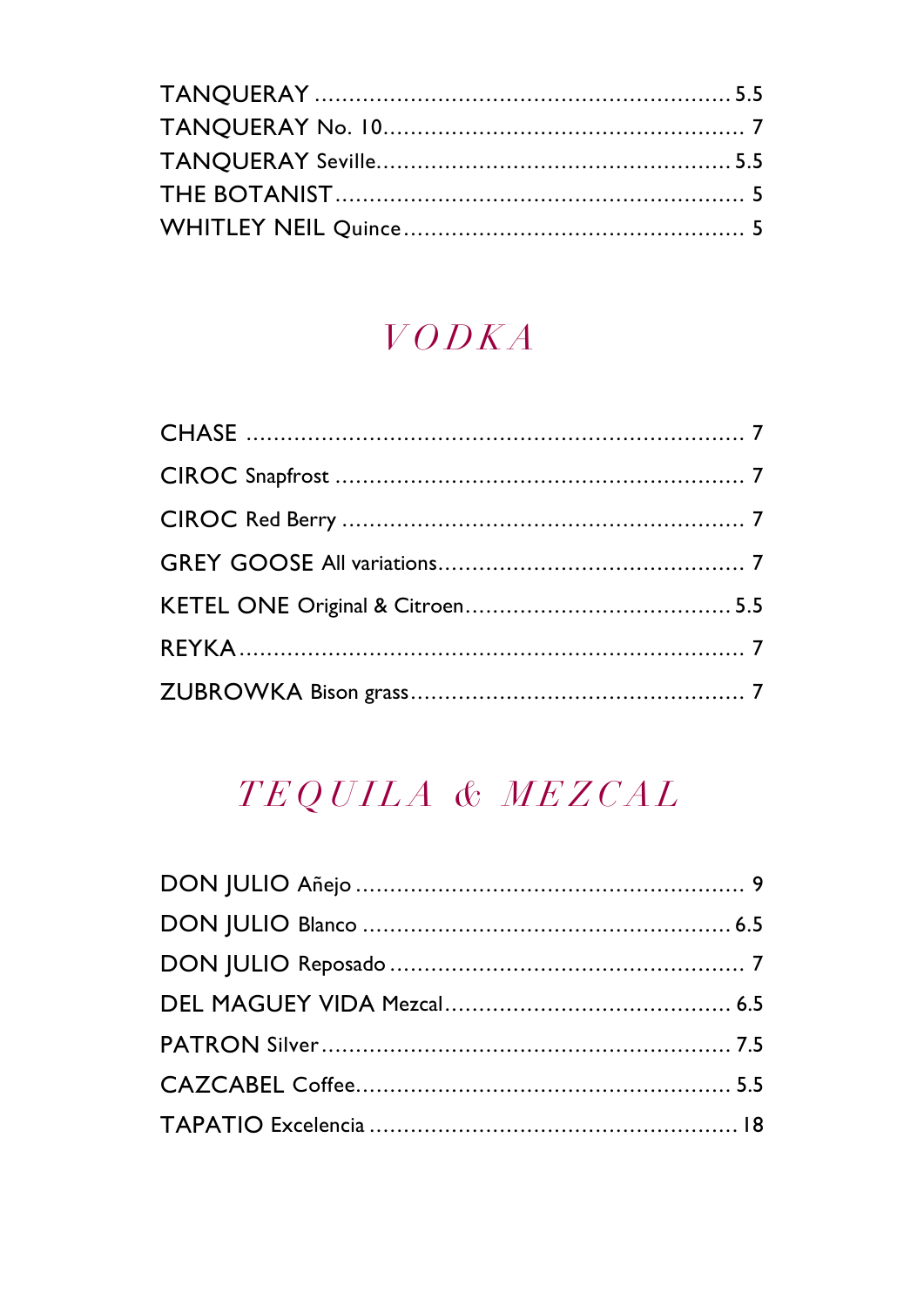### VERMOUTH, APERITIFS  $A M A R O$

### BRANDY & COGNAC

|                                         | 25ml |
|-----------------------------------------|------|
| ARMAGNAC, Baron de Sigognac V.S.O.P 5.5 |      |
|                                         |      |
|                                         |      |
|                                         |      |
|                                         |      |
|                                         |      |
|                                         |      |

|--|--|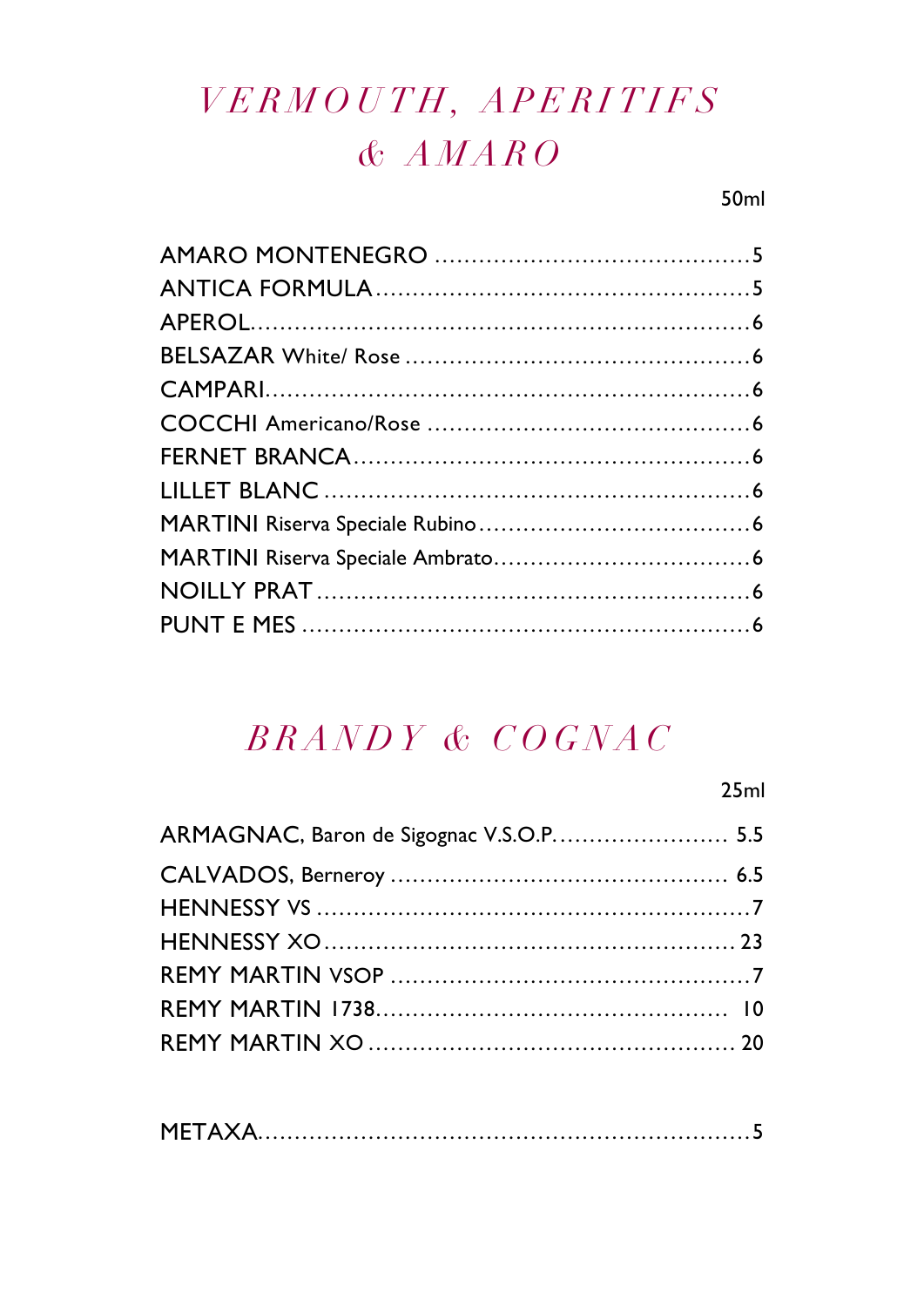### *L O U I S X I I I*  $b<sub>y</sub>$  Remy Martin

#### *THINK A CENTURY AHEAD*

*Each decanter is the life achievement of generations of cellar masters.*

*Since its origins in 1874, each generation of cellar master selects from our cellars the oldest and most precious eaux-de-vie for LOUIS XIII.*

*Today, Cellar Master Baptiste Loiseau is setting aside our finest eaux-de-vie, as a legacy to his successors for the coming century.*

*LOUIS XIII is a fragrance. The fragrance of time.*





COGNAC GRANDE CHAMPAGNE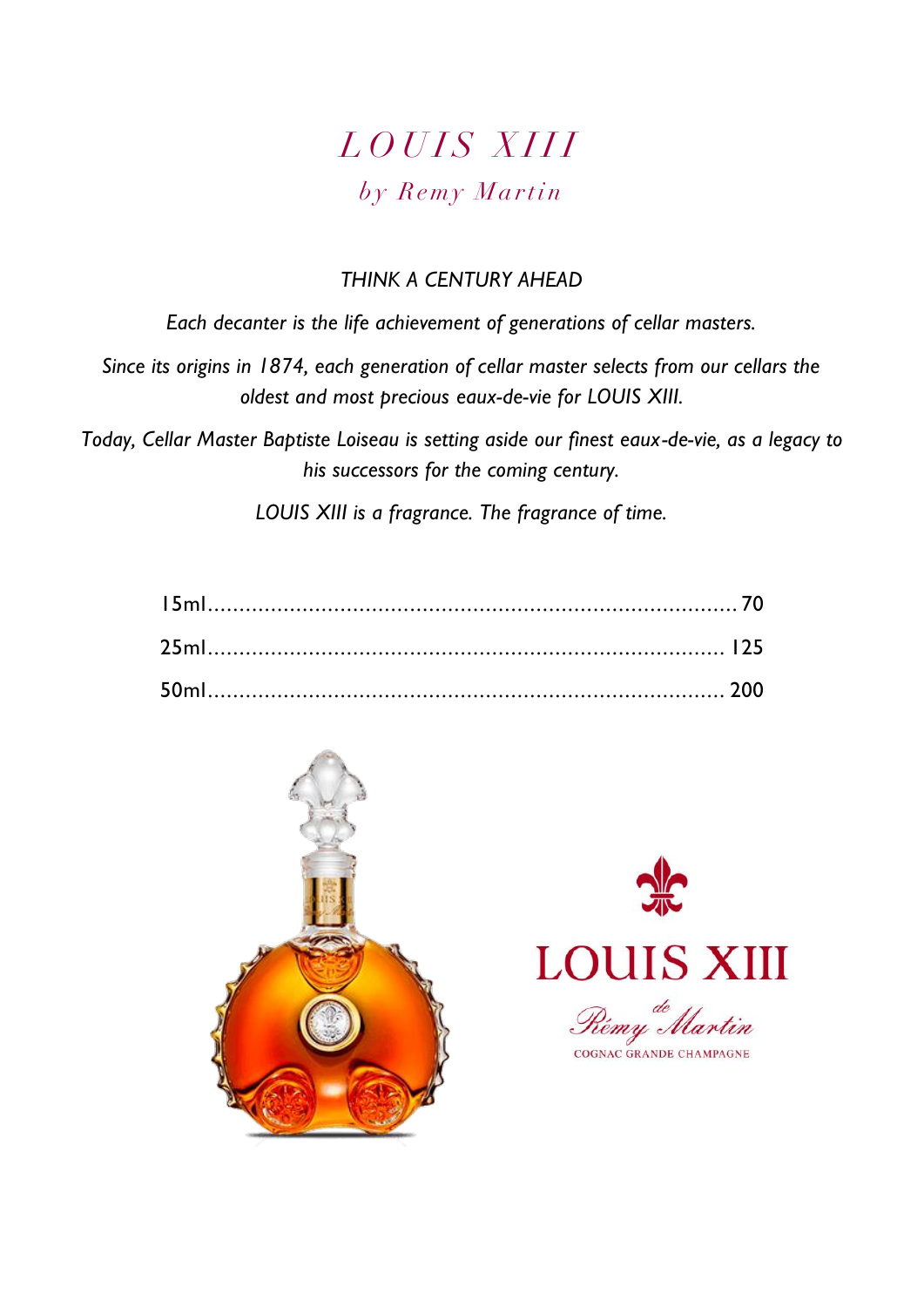### ABSINTHE & PASTIS

| 25ml |
|------|
|      |
|      |

### $LIQUEURS$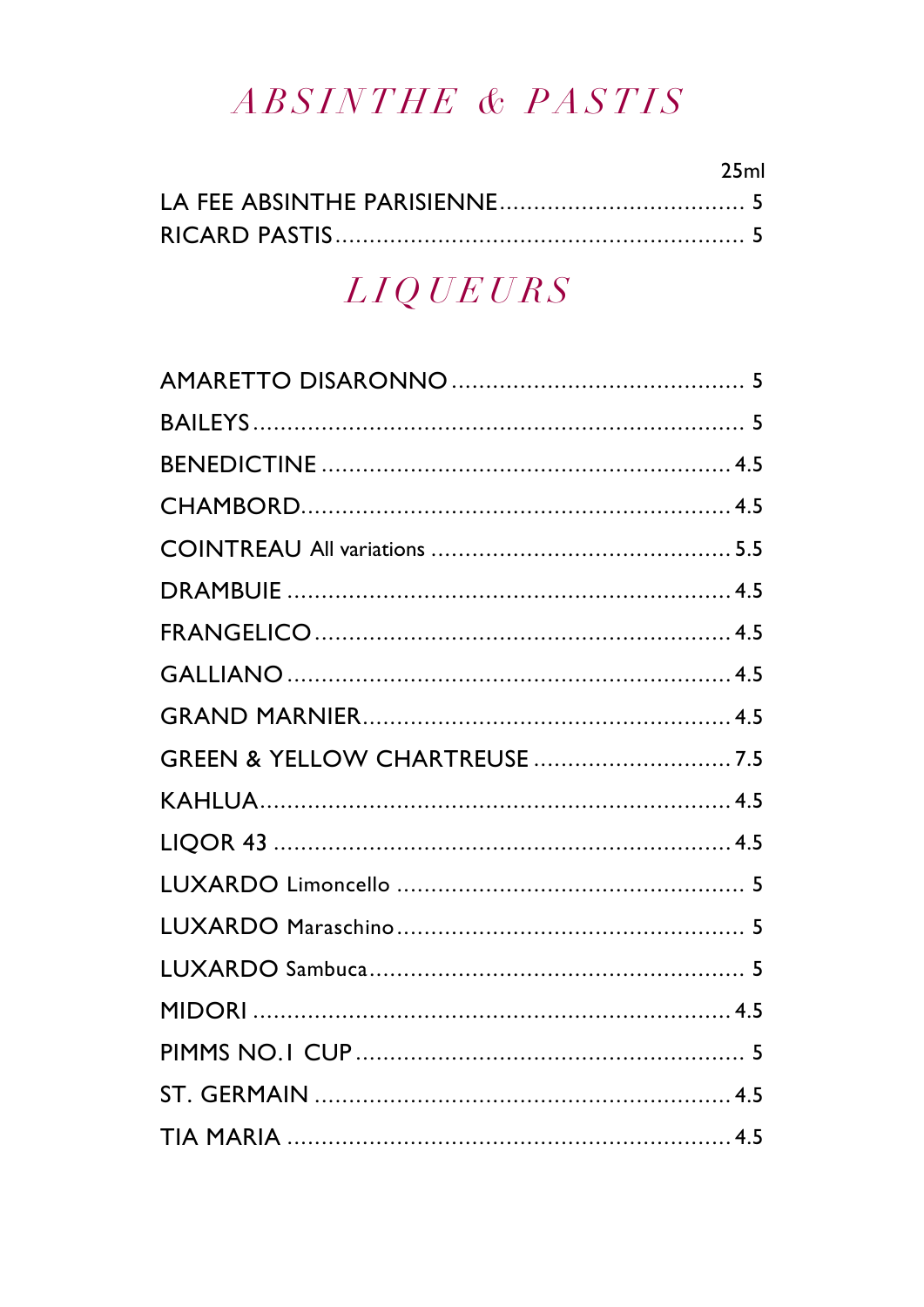### *B E E R & C I D E R*

#### *DRAUGHT*

Half/Pint

#### *BOTTLES*

#### *CIDER*

#### Old Mout Varieties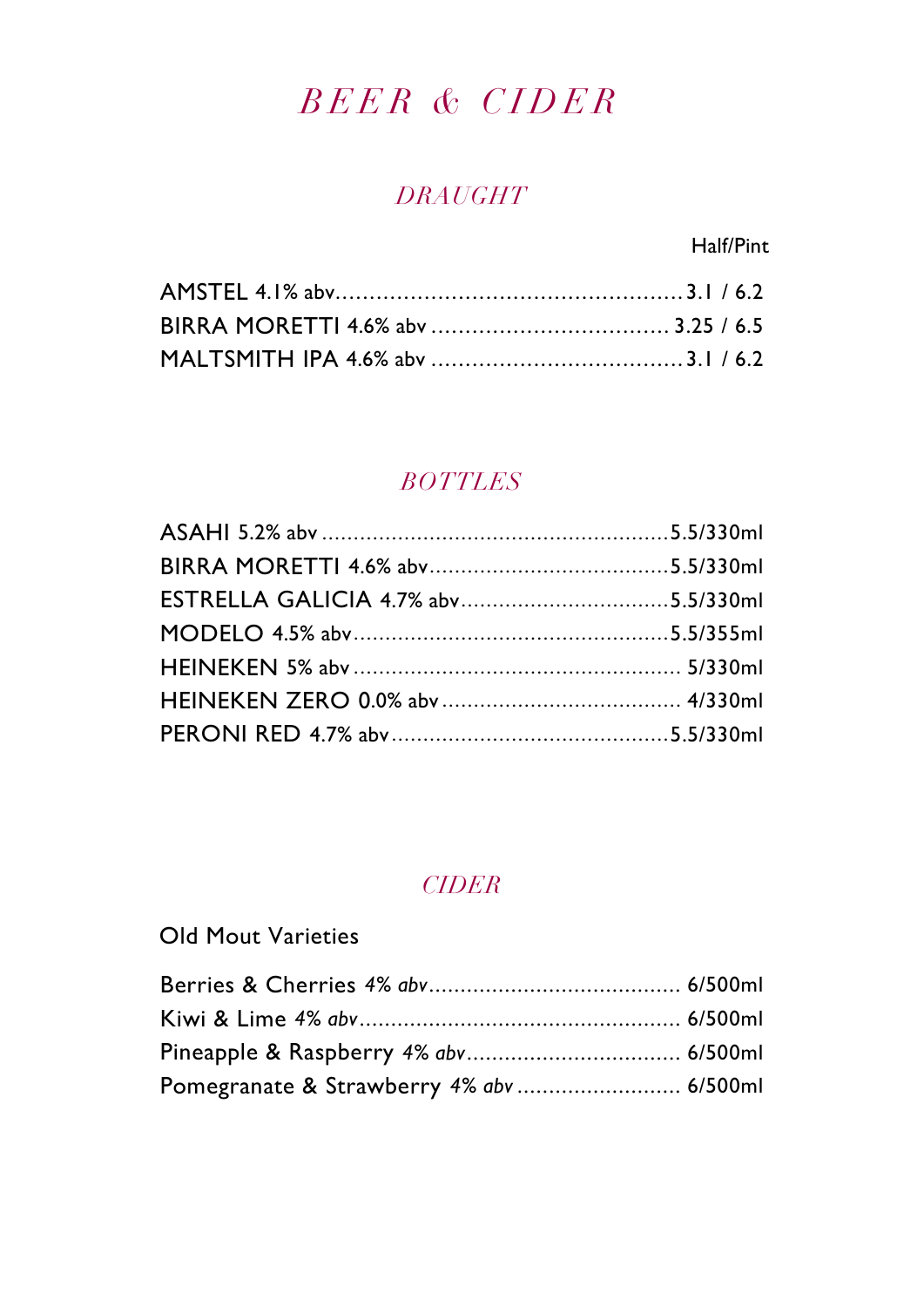## *S O F T D R I N K S*

| SPARKLING WATER 330/750ml 3/3.95 |  |
|----------------------------------|--|
|                                  |  |

| COCA COLA / DIET COKE / COKE ZERO  3.5 |  |
|----------------------------------------|--|
|                                        |  |
| FEVER TREE GINGER BEER / ALE 200ml 3   |  |
|                                        |  |
| FEVER TREE SLIMLINE TONIC 200ml 3      |  |
| FEVER TREE MEDITERRANEAN TONIC 200ml 3 |  |
| FEVER TREE ELDERFLOWER TONIC 200ml 3   |  |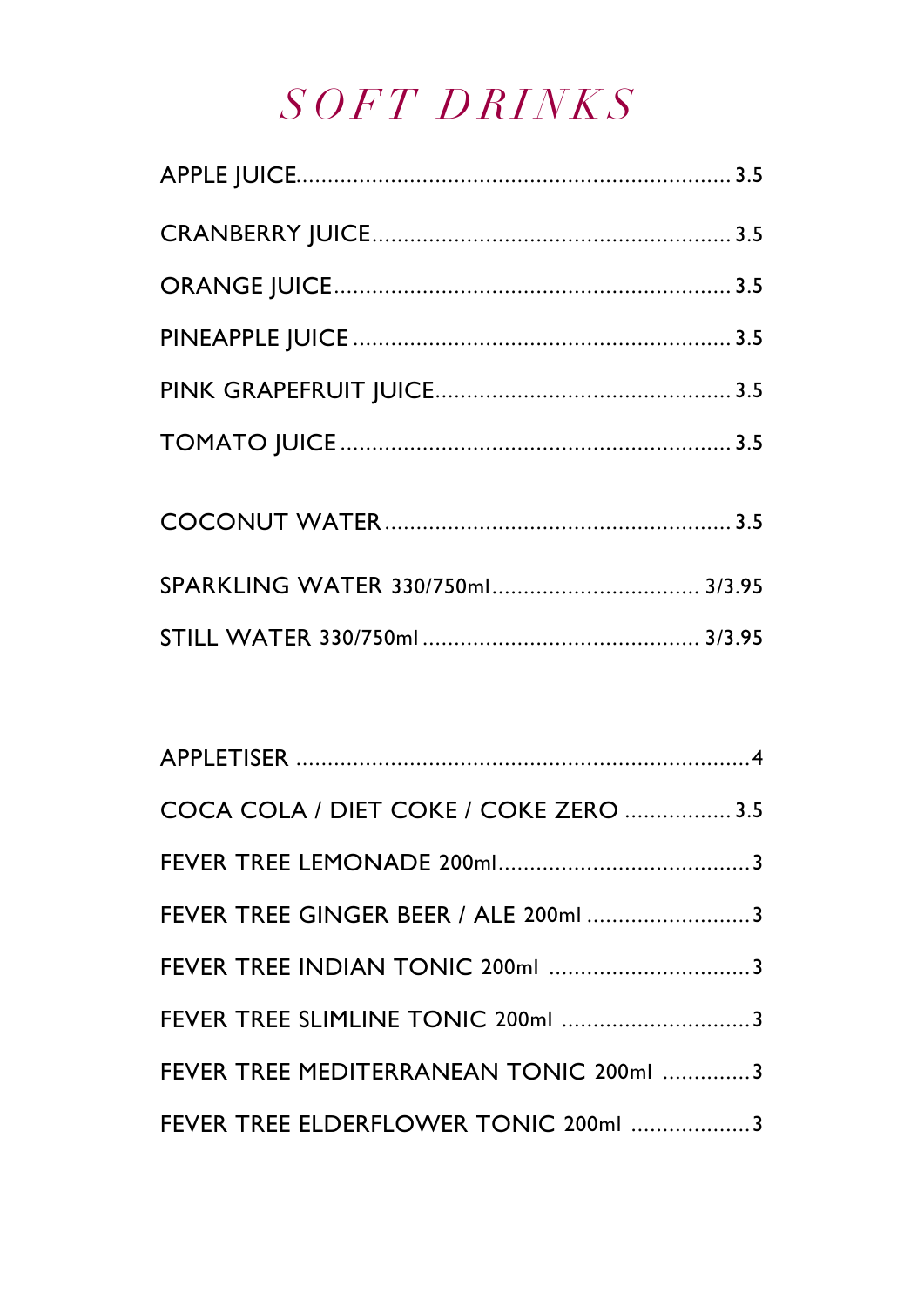### HOT BEVERAGES

#### **COFFEE**

#### **CANTON TEA**

ENGLISH BREAKFAST TEA / DECAFFEINATED BREAKFAST TEA

EARL GREY / TRIPLE MINT / LEMONGRASS & GINGER / BERRY & HIBISCUS / GREEN TEA / CHAMOMILE

 $3.5$ 

#### **CHOCOLATE**

|--|--|--|--|

|--|--|